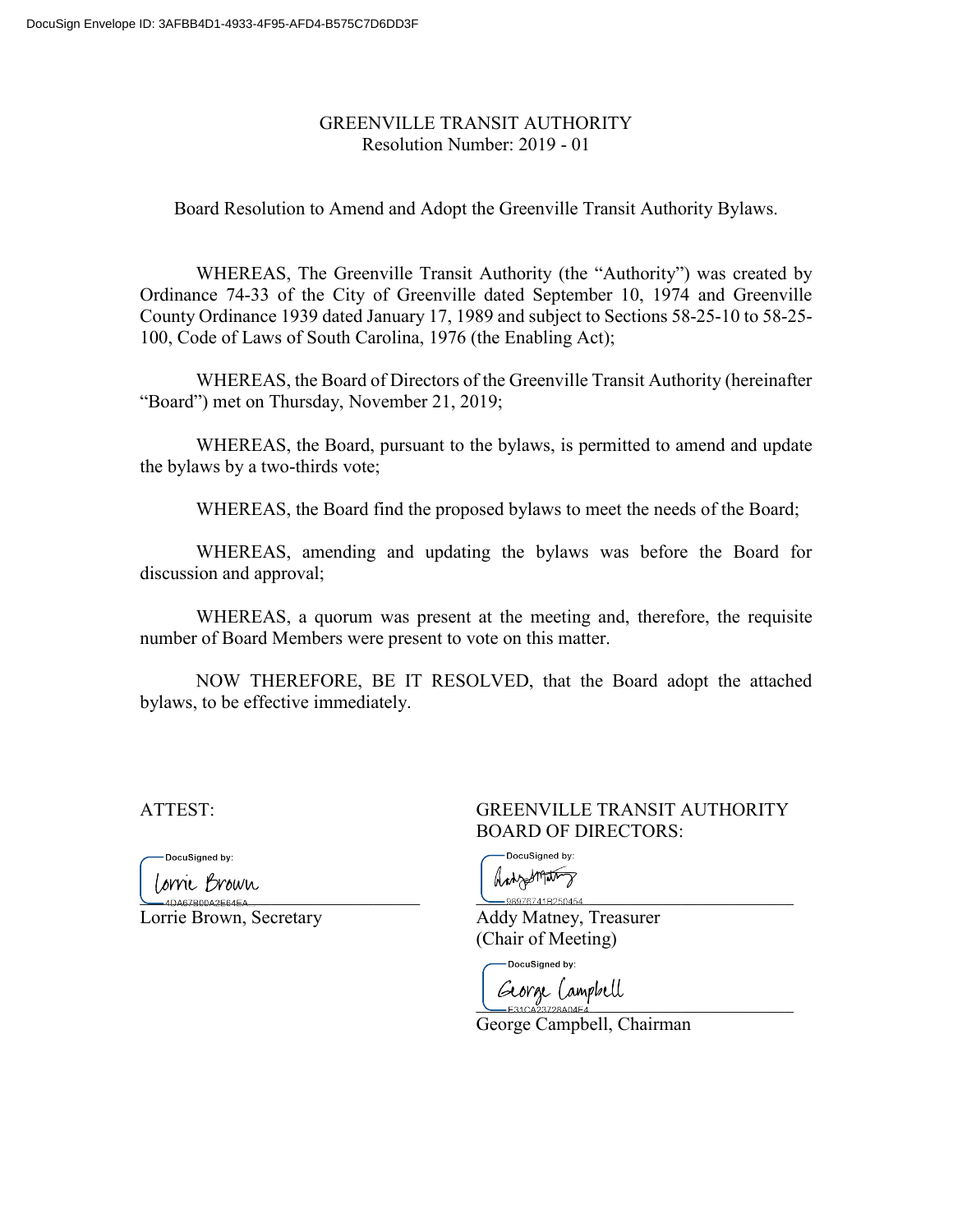#### **AMENDED AND RESTATED BYLAWS**

#### **of**

#### **GREENVILLE TRANSIT AUTHORITY**

#### **Dated November 21, 2019**

### **ARTICLE I. NAME, PURPOSE, POWER**

Section 1.1. Name of Organization. The name of this organization shall be the Greenville Transit Authority (hereinafter "Authority"), which was created and exists pursuant to the laws of South Carolina, specifically including but not limited to the Regional Transportation Authority Law codified at S.C. Code Ann. § 58-25-10, et seq.

Section 1.2. Purpose. The purpose of the Authority shall be to provide public transportation services for Greenville County and to engage in any lawful activities in furtherance of this purpose.

Section 1.3. Power of Organization. The Authority shall have the ability to carry out any business and perform any activities as permitted by applicable state and federal law, including but not limited to the functions set forth in S.C. Code Ann. § 58-25-50.

## **ARTICLE II. ADMINISTRATION**

Section 2.1. Board of Directors. The Authority shall be governed by a Board of Directors ("Board") consisting of at least five members. The number of members, the method and manner in how the members are selected and/or elected, and the term of service for the members shall comply with the provisions of S.C. Code Ann. § 58-25-10, et seq., as may be amended.

Section 2.2. Vacancy on Board of Directors. If a vacancy on the Board of Directors occurs, a new member may be elected as provided in Section 2.1 above. A vacancy on the Board does not impair the right of the Authority to exercise all of its rights and perform all of its duties.

Section 2.3. Board Member Removal. A member of the Board of Directors may be removed from office for misconduct, malfeasance, or neglect of duty in office as provided for by S.C. Code Ann. § 58-25-10, et seq.

Section 2.4. Compensation/Reimbursement. Members of the Board shall not be entitled to compensation but shall be entitled to reasonable reimbursement for costs and expenses incurred in the discharge of the member's duties.

Section 2.5. Attendance. Members shall make every reasonable effort to attend all meetings of Committees to which they are assigned and Board Meetings. Should a Board Member fail to attend three (3) consecutive Committee Meetings or three (3) consecutive Board Meetings, the Chairman may notify the Board Member by letter, the Board Member's appointing body and all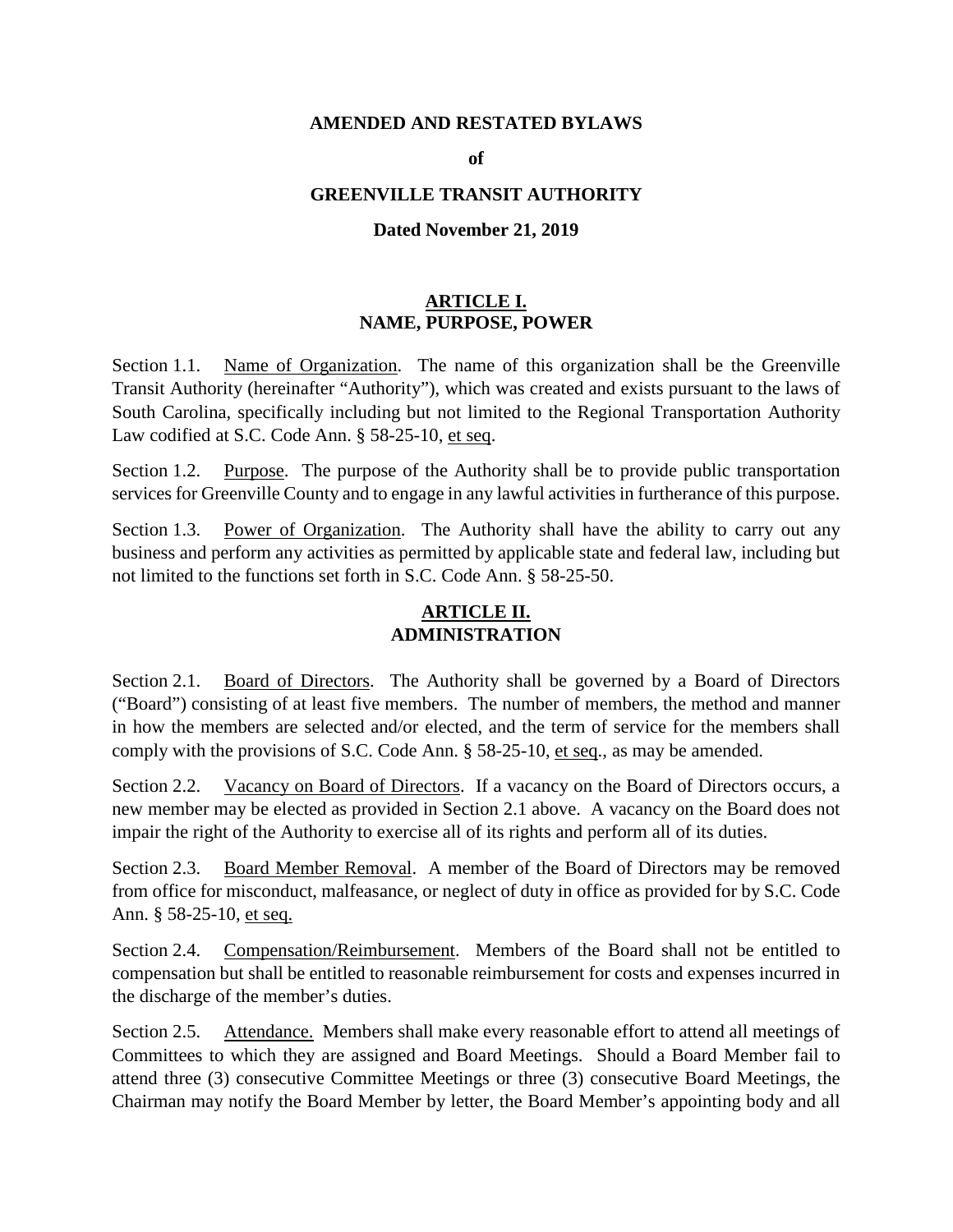other Board Members of his/her attendance record. This provision shall not apply in the case of prolonged illness, personal or family tragedy or other extenuating circumstances.

## **ARTICLE III. OFFICERS**

Section 3.1. Chairman, Vice-Chairman, Treasurer and Other Officers. The Board of Directors shall elect both a Chairman, Vice-Chairman, and Treasurer from its members. The Board may also elect from its members any other officers as determined in the Board's discretion to be necessary. Unless otherwise provided by the Board, the term of office for any officer shall be one year, or until such time as a successor has been elected. An officer may serve multiple terms if approved by the Board.

Section 3.2. Election. Officer election shall occur at the annual meeting. A slate of nominations shall be presented prior to the vote. Election of an office shall require a majority vote of the members of the Board of Directors.

Section 3.3. Chairman. The Chairman shall preside at all Board meetings and shall work to ensure the efficient execution of the business of the Authority. Unless otherwise provided by the Board of Directors, the Chairman shall have authority to sign all necessary papers and documents on behalf of the Authority, including but not limited to agreements, contracts, deeds, notes, mortgages, bonds, or other instruments which commit the Authority to an expenditure of funds or use of resources. The Chairman shall also have power to make committee appointments and shall serve as an ex-officio member of all committees created in accordance with Article V below (except a nominating committee). The Chairman shall perform such other and further administrative acts and duties as may be prescribed by the Board from time to time.

Section 3.4. Vice-Chairman. The Vice-Chairman shall perform all administrative duties assigned to the office of Chairman and shall act in the absence or incapacity of the Chairman.

Section 3.5. Treasurer. The Treasurer shall supervise the proper disposition of the funds and securities of the Board and the preparation of such records and reports as the Board may deem appropriate. In discharging these duties, the Treasurer may rely upon the Executive Director, appropriate staff and professionals retained by the Board.

Section 3.6. Other Officers. The Board may elect from time to time any additional officers, including a secretary or treasurer, to perform and carry out any and all administrative acts and duties as may be prescribed by the Board.

Section 3.7. Vacancy. A vacancy in any of the offices occurs when the officer is no longer a member of the Board, resigns from the office, or is otherwise replaced by the Board. If a vacancy occurs, the office shall be filled by the Board of Directors upon majority vote at the next Board meeting. The newly elected officer shall serve the remainder of the unexpired term of the vacant office.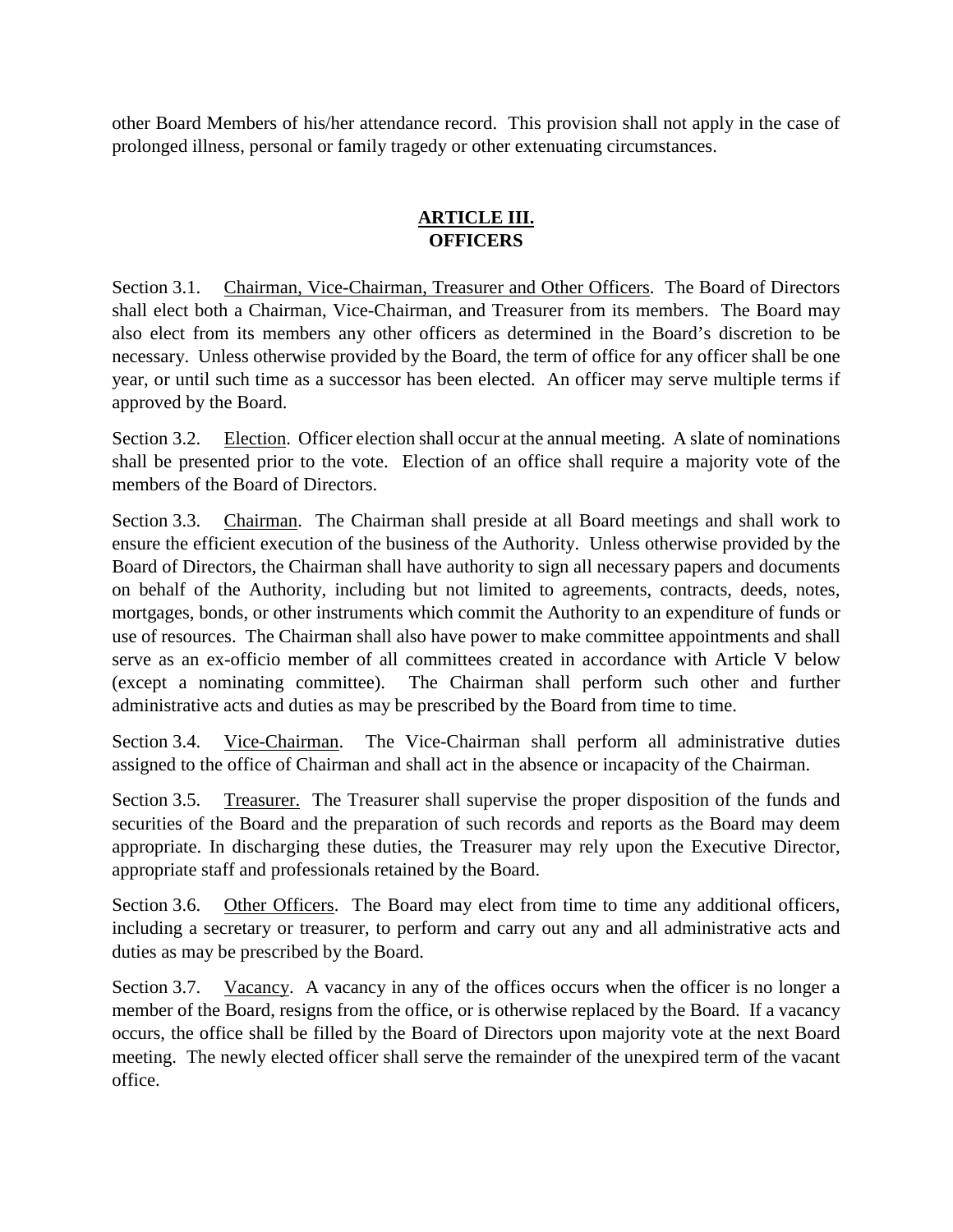### **ARTICLE IV. EXECUTIVE DIRECTOR AND PERSONNEL**

Section 4.1. Executive Director. Upon approval by the Board, the Authority may employ an Executive Director to serve at the pleasure of the Authority and to carry out such duties and functions as determined by the Board of Directors from time to time. The Executive Director, upon approval of the Board, may employ additional employees as deemed necessary for the proper administration of the duties and functions of the Authority. The Executive Director does not have to be a member of the Board of Directors and may be elected to serve as the secretary or treasurer of the Board.

Section 4.2. Personnel. The Authority may employ or contract with such other agents, contractors, and employees as deemed necessary or appropriate to advise, consult, or otherwise assist in the carrying out of Authority business, and to perform such additional duties as may be prescribed by the Board. In hiring or contracting with such agents, contractors, or employees, the Authority shall comply with all applicable federal, state and local laws and regulations.

# **ARTICLE V. COMMITTEES**

Section 5.1. Committee Creation and Appointment. The Authority may create such standing or special committees as it deems appropriate and shall fix and define the powers of such committees. Members of all committees shall be appointed by the Board; provided, however, that the Chairperson of the Board shall serve as an ex-officio member of all committees. Committee members are not required to be members of the Board. The Board Chairperson shall designate a chairperson of each committee. The Board Chairperson, with approval of the Committee Chairperson, may appoint additional members to any committee if necessary. No committee shall have any power to exercise discretion, perform any act, or carry out any duty except as otherwise authorized by the Board.

Section 5.2. Committee Meetings. Committees shall meet at the call of the Committee Chairperson at such time and place as determined by the Committee Chairperson or as otherwise requested by the Board.

Section 5.3. Committee Quorum. The presence of a majority of Committee members shall be necessary to constitute a Quorum at any Committee meeting. Any action taken by a Committee requires the affirmative vote of a majority of its members then present. Unless otherwise provided by the Board, the Chairperson of the Board may attend committee meetings and, when in attendance, may vote and be counted for purposes of a quorum.

## **ARTICLE VI. BOARD MEETINGS**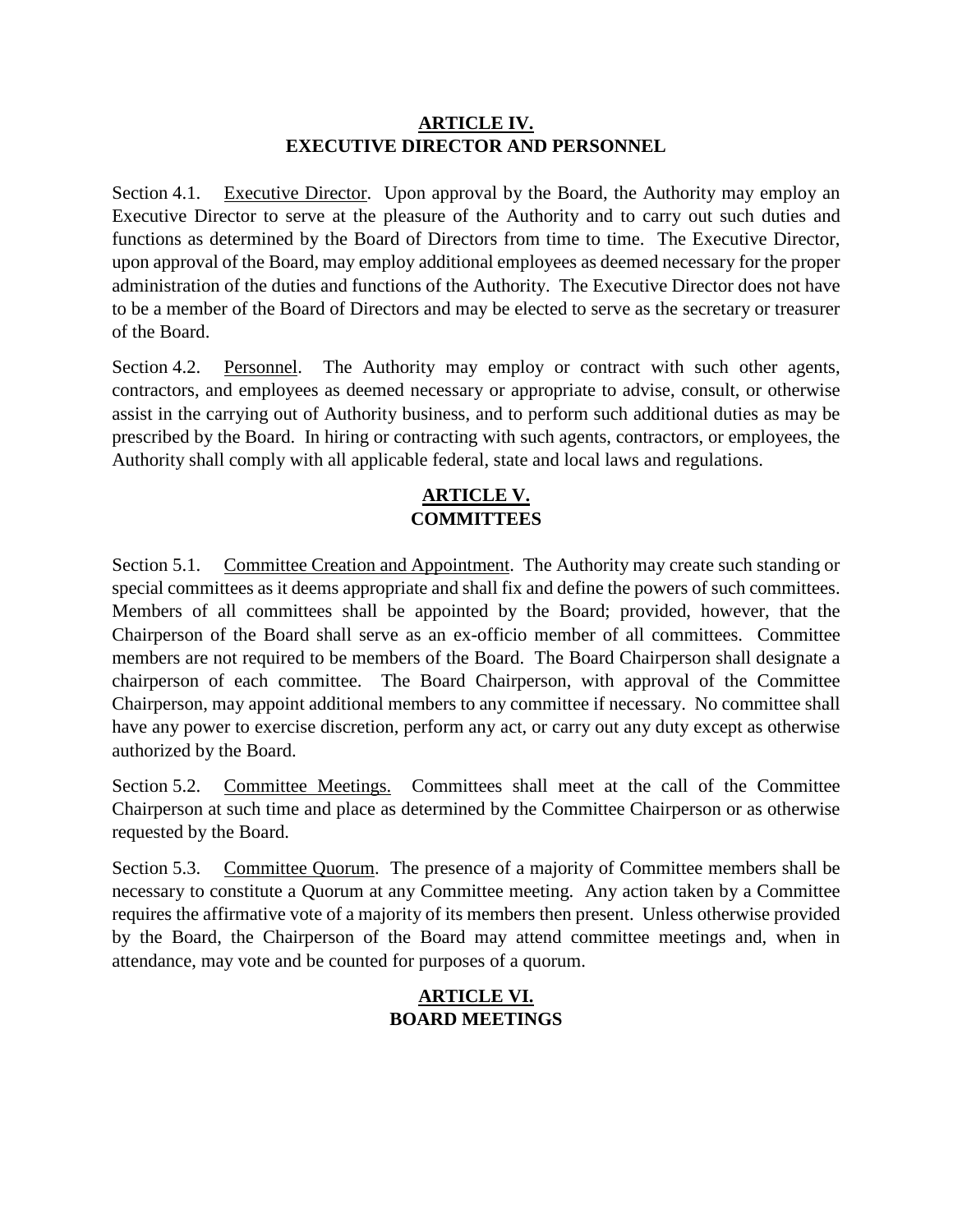Section 6.1. Open to the Public and Public Comment. Except as otherwise provided by law, all meetings of the Board of Directors shall be open to the public, and the public shall be provided an opportunity for comment at such meetings in a manner approved by the Board.

Section 6.2. Annual Meetings. The Board of Directors shall meet every January at a date, time, and public location as set by the Board. At the annual meeting, officers will be elected and the Board may conduct any additional business of the Authority which may be properly brought before them.

Section 6.3. Regular Meetings. After the annual meeting, the Board of Directors may meet as often as necessary for the purpose of transacting any business on behalf of the Authority.

Section 6.4. Special Meetings. Special meetings may be called by the Chairperson of the Board. Upon call of a special meeting, the subject of discussion must be stated and no other business shall be recognized.

Section 6.5. Notice of Meetings. The Board shall be notified of the time and place of all meetings at least three (3) days in advance. A majority of voting members present at any meeting may approve shorter notice thereof. The notice shall also include a meeting agenda. Notice of all Board meetings shall be provided to the media and public in accordance with applicable state and federal law.

Section 6.6. Meeting Agenda. A meeting agenda shall be prepared for each meeting by the Chairperson. Included on the agenda shall be any item of business which two or more voting members have requested in writing. The meeting agenda may be modified with the approval of the Chairperson prior to twenty-four (24) hours before each meeting as long as the amended agenda is posted and distributed to the public as required by state and federal law.

Section 6.7. Meeting Minutes. Written minutes of all public meetings of the Board of Directors shall be kept and provided to the members and made available to the public upon reasonable request.

Section 6.8. Procedural Rules. Unless otherwise determined by the Board, the rules contained in the current edition of Robert's Rules of Order Newly Revised shall govern all Authority meetings, both board and committee meetings, where applicable.

## **ARTICLE VII. VOTING**

Section 7.1. Quorum. A quorum of the Authority shall exist when a majority of the members then serving on the Board of Directors is present at a meeting. Matters upon which the Board is required to vote shall be decided upon the basis of a simple majority vote of the members present and voting. However, no action can be taken by the Authority without the presence of a quorum.

Section 7.2. Voting. Each member of the Board of Directors is entitled to one (1) vote on any issue.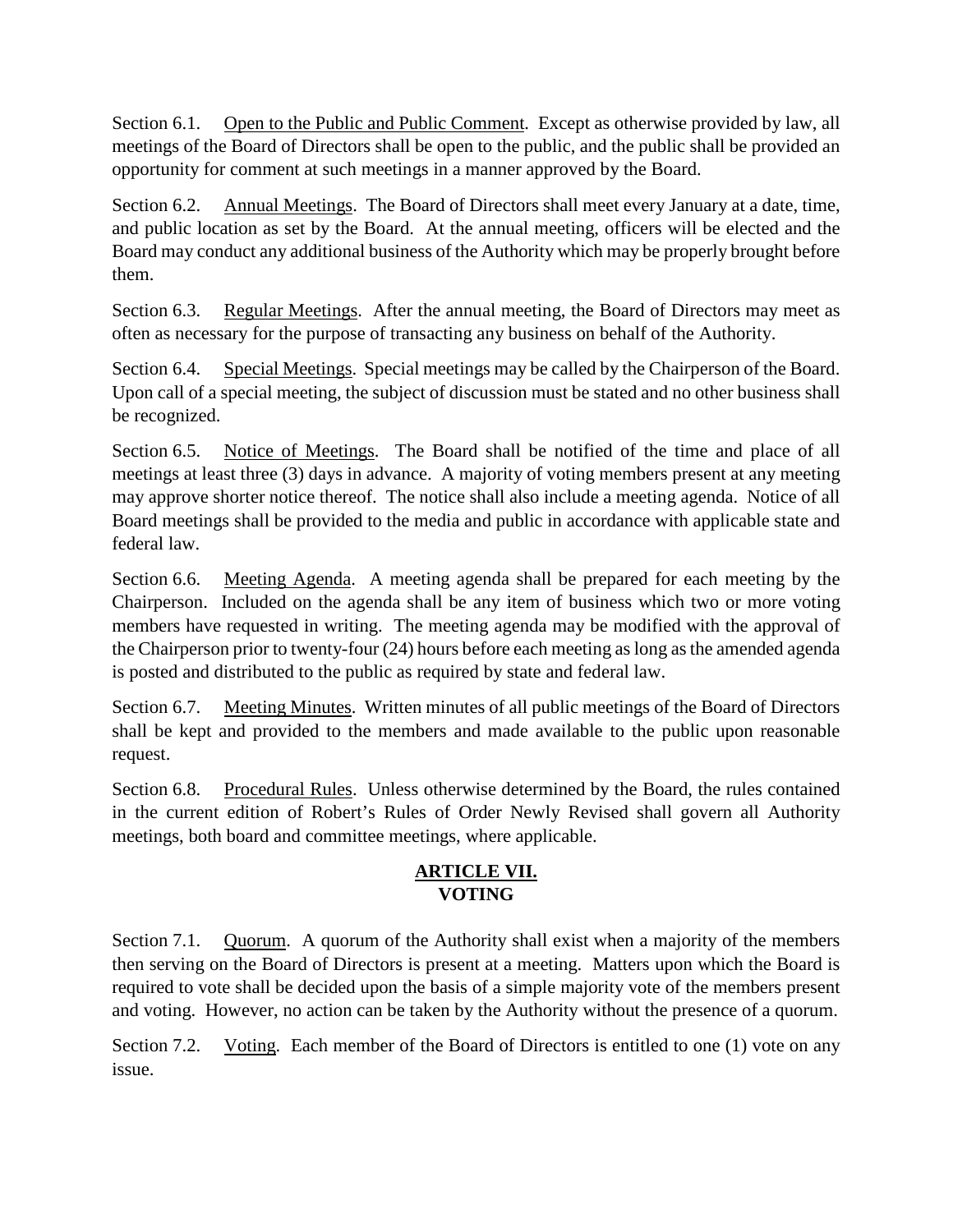Section 7.3. Proxies. Except for elected officials, members of the Board shall not be allowed to vote by proxy. Elected officials who are members of the Board, however, may designate an individual to serve as his/her proxy for such periods of time when the elected official is absent and unable to attend meetings. Any such designation shall be made on a proxy statement issued by the Board of Directors and returned to the Chairperson before the commencement of the meeting(s) in which the proxy is to be used. The proxy statement shall state the issues to be voted upon.

Section 7.4. Participation by Telecommunication. Any member of the Board who is not physically present is regarded as being present at a Board meeting for the purpose of establishing a quorum, if such member participates in the meeting by means of telephone conference, video conference, speaker phone, or any other means of communication by which all persons participating in the meeting can hear each other at the same time. The Board, however, may limit the number of meetings a member may attend by telecommunication or otherwise modify, change, or revoke this provision in its discretion.

### **ARTICLE VIII. FINANCES**

Section 8.1. Fiscal Year.The fiscal year of the Authority shall be July 1 through June 30.

Section 8.2. Annual Budget. The Authority shall prepare, and the Board of Directors shall approve, an annual operating and capital budget as provided for in S.C. Code Ann. 58-25-70.

Section 8.3. Financial Statements. The Authority shall cause to be prepared financial reports which shall be delivered to each member in a timely manner. The financial reports shall be prepared not less frequently than monthly.

Section 8.4. Books of Account and Audit Reports. The Authority must keep books of account, which must be independently audited at least once in each calendar year, with a copy of the audit report provided to each member.

Section 8.5. General Financial Power. In addition to any other power authorized by law, the Authority may (a) accept and receive funds, grants, and services from the Federal Government or its agencies; from departments, agencies and instrumentalities of State, municipal or local government; or from private or civic sources; and (b) receive and expend such sums of money as shall be from time to time appropriated for its use by the participating governmental agencies and to act as an agency to receive and expend local, state and federal funds for purposes of the Authority.

# **ARTICLE IX. LIABILITY**